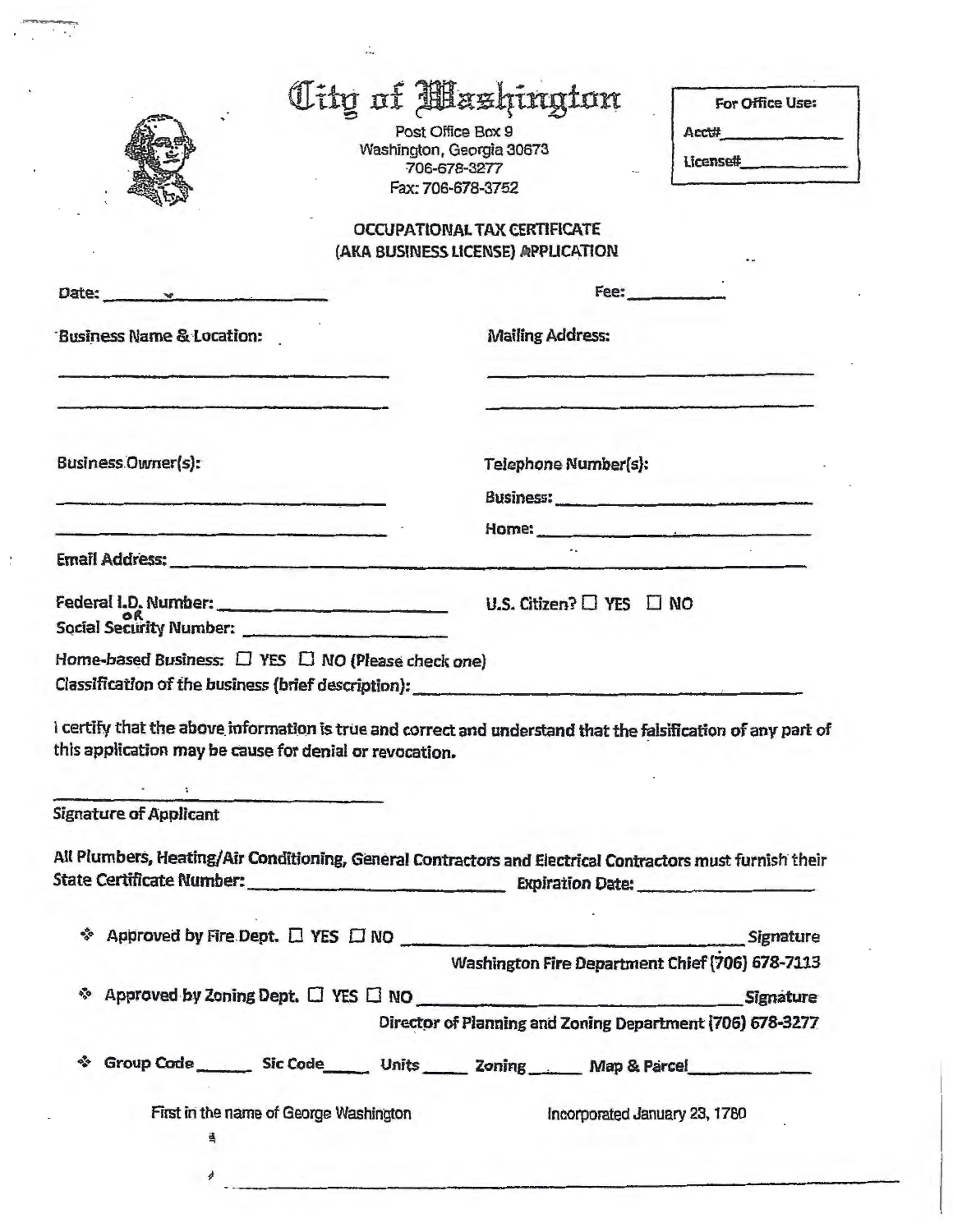# **Private Employer Affidavit of Compliance Pursuant to O.C.G.A.** § **36-60-G{d)** \_··

By executing this affidavit, the undersigned private employer verifies its compliance with O.C.G.A. § 36-60- 6(d), stating affirmatively that \_\_\_\_\_\_\_\_\_\_\_\_\_\_\_\_\_\_\_\_\_\_\_\_\_\_\_\_\_\_\_\_\_(name of individual, firm, or corporation) employs as follows:

#### **1. Select an option below**

- **A.**  $\bigcap$  On January 1<sup>st</sup> of the below signed year the individual, firm, or corporation employed eleven (11) or more employees.
- **B.**  $\bigcap$  On January 1<sup>st</sup> of the below signed year the individual, firm, or corporation employed fewer than eleven (11) employees.

If employer selected (A) please fill out Section 2 below.

-----------

**2. The employer** has **registered with and utilizes the federal work authorization program in· accordance with the applicable provisions and deadlines established in O.C.G.A.** § **36-60- 6(a). The undersigned private employer also attests that its federal work authorization user identification number and date of authorization are as listed below:** 

E-verify number (Federal **Work** Authorization User Identification Number)

**Date of Authorization** 

In making the above representation under oath, I understand that any person who knowingly and willfully makes a false, fictitious, or fraudulent statement or representation in an affidavit shall be guilty of a violation of O.C.G.A. § 16-10-20, and face criminal penalties allowed by such statute.

|                                                                                     | (City)                 | (State) |
|-------------------------------------------------------------------------------------|------------------------|---------|
|                                                                                     |                        |         |
| Signature of Authorized Officer or Agent: Campion Communication of Authorization of |                        |         |
| Subscribed and swom to before me:                                                   | (Notary Public)        |         |
| On this the day of 20                                                               | My commission expires: |         |

For more information on E-verify: www.dhs.gov/E-verify or www.law.ga.gov

*I*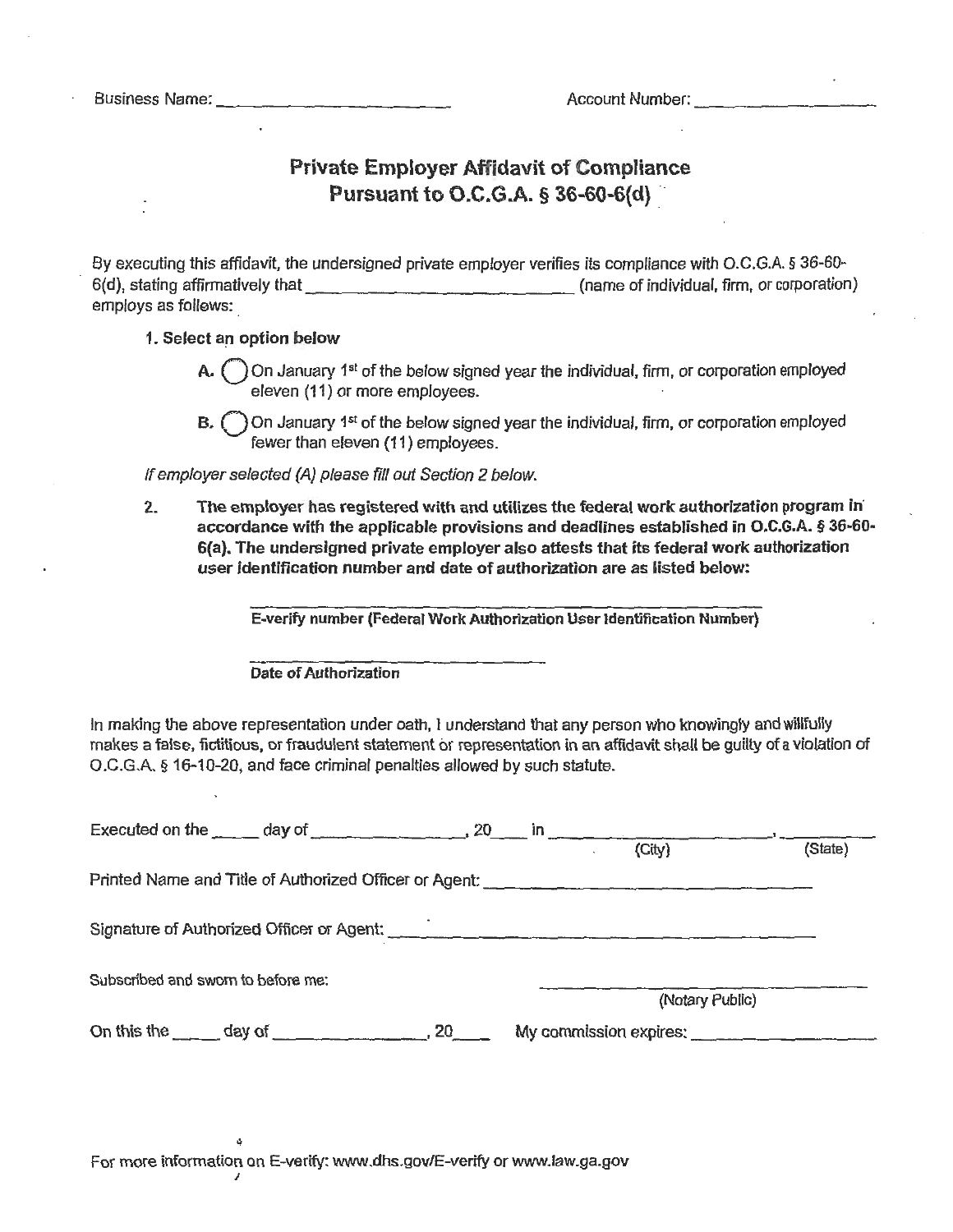## CITY OF WASHINGTON

, r

## SAVE Public Benefits Affidavit

### Required by State of Georgia

Instructions: As reauired by Georgia Security and Immigration Compliance Act of 2006, as amended. every agency administering or providing Public Benefits is responsible for requiring that annlicants for nublic benefits execute a sworn affidavit verifying the annlicant's lawful presence in the United States . (Ga. Code 50-36-1 *(* e)(2)). The annlicant shall execute this affidavit in front of a Notarv and return it to the citv along with the assocfated application, renewal form, contract, bid packet, or other applicable document.

| I,        |                                                                                 | (representative for)                                                                                                                                                                                                                                                                                                                                                                                                              |      |
|-----------|---------------------------------------------------------------------------------|-----------------------------------------------------------------------------------------------------------------------------------------------------------------------------------------------------------------------------------------------------------------------------------------------------------------------------------------------------------------------------------------------------------------------------------|------|
|           | (Printed NAME of individual and natural person)                                 | (Name of BUSINESS, corporation, partnership, etc.)                                                                                                                                                                                                                                                                                                                                                                                |      |
|           | By executing this affidavit under oath, as an applicant for: (please check one) |                                                                                                                                                                                                                                                                                                                                                                                                                                   |      |
|           | Alcohol Permit: ______ Alcohol License:                                         | Business License/Occupational Tax Certificate:                                                                                                                                                                                                                                                                                                                                                                                    |      |
| Contract: |                                                                                 | or other public benefit (describe):                                                                                                                                                                                                                                                                                                                                                                                               |      |
|           |                                                                                 | As referenced in O.C.G.A. § 50-36-1, from the City of Washington, the undersigned applicant verifies one of the<br>following with respect to my application for a public benefit. You must provide one secure and verifiable document with<br>this affidavit and be age 18 or older. This is required by Georgia Law O.C.G.A § 50-36-1 (e) (1)                                                                                    |      |
| 1)        |                                                                                 | I am a United States citizen. (REQUIRES VERIFICATION AT SUBMISSIONS)                                                                                                                                                                                                                                                                                                                                                              |      |
| 2)        | I am a legal permanent resident of the United States.                           |                                                                                                                                                                                                                                                                                                                                                                                                                                   |      |
| 3)        | Agencies:                                                                       | I am a qualified alien or non-immigrant under the Federal Immigration and Nationality Act with an<br>alien number issued by the Department of Homeland Security or other federal immigration agency.<br>My alien number issued by the Department of Homeland Security or other federal immigration                                                                                                                                |      |
|           |                                                                                 | affidavit? (See reverse for a list of approved forms of secure and verifiable documentation):<br>In making the above representation under oath, I understand that any person who knowingly and willfully who<br>makes a false, fictitious, or fraudulent statement or representation in this affidavit shall be guilty of a violation of<br>O.C.G.A. § 16-10-20, and face criminal penalties as allowed by such criminal statute. |      |
|           |                                                                                 | <b>Signature of Applicant</b>                                                                                                                                                                                                                                                                                                                                                                                                     | Date |
|           | Executed in <b>Executed</b> in <b>Executed</b><br>$(City)$ ,                    | <u>and a station</u><br>(State)                                                                                                                                                                                                                                                                                                                                                                                                   |      |
|           | SUBSCRIBED AND SWORN BEFORE ME ON THIS<br>$DAYOF$ <sub>20</sub>                 |                                                                                                                                                                                                                                                                                                                                                                                                                                   |      |
|           | <b>NOTARY PUBLIC (Signature)</b>                                                | (Affix Seal)                                                                                                                                                                                                                                                                                                                                                                                                                      |      |
|           | <b>MY Commission Expires:</b>                                                   |                                                                                                                                                                                                                                                                                                                                                                                                                                   |      |
|           |                                                                                 | P. O. Box 9, 102 E Liberty St, Washington, Georgia 30673 [P] 706.678.3277 Ext. 2 [F] 706.678.3752 Revd. 1/20                                                                                                                                                                                                                                                                                                                      |      |